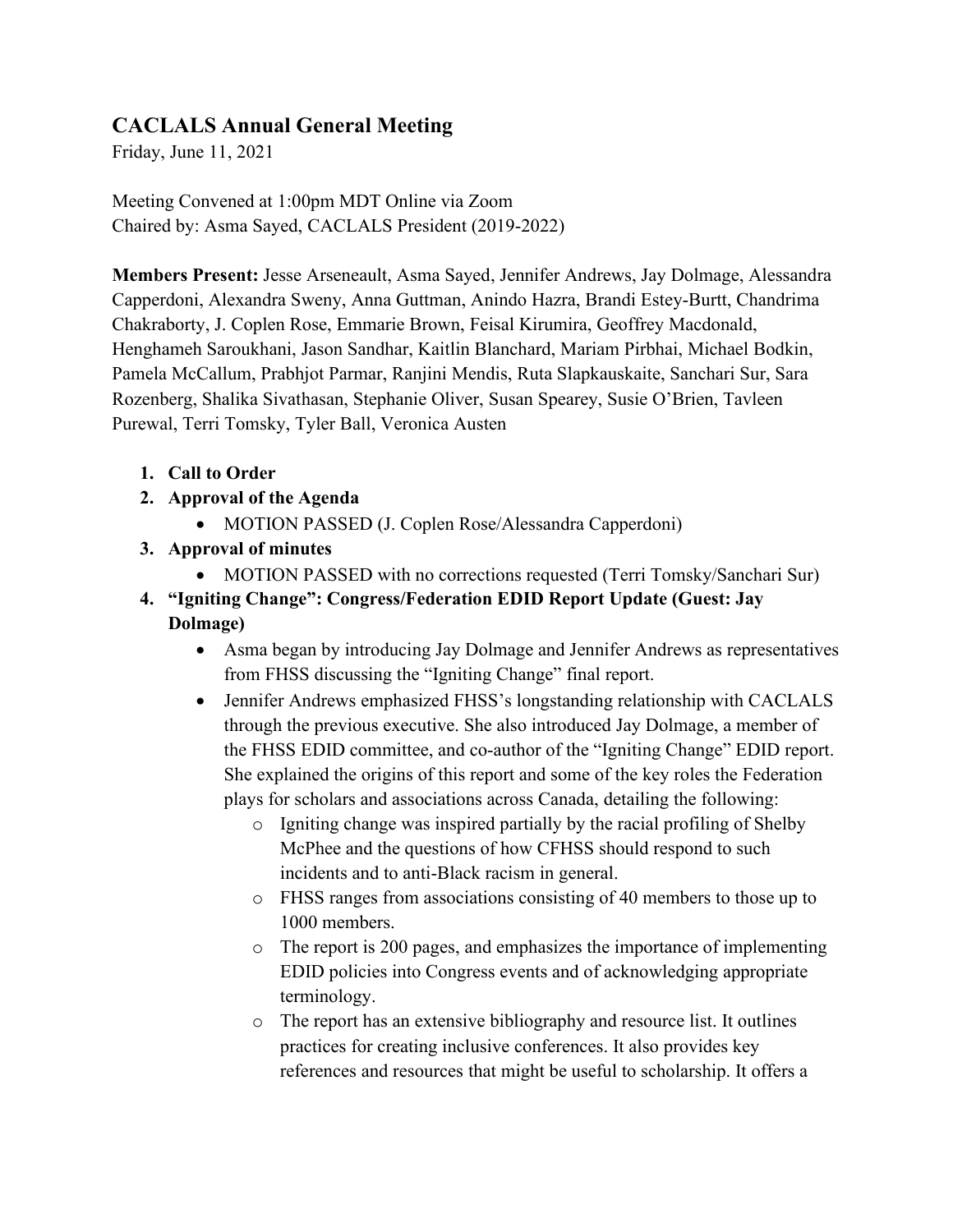historical snapshot of EDID at the federation. It also how CHFSS was built on EDID concerns but also how it strayed from them over the years.

- o CHFSS cannot do this work alone and needs associations to participate as well. Jennifer Andrews requested CACLALS' participation in the criteria set out by the report.
- o The report came out in April and the federation is looking to turn the report into actionable items that can be sustained over time.
- o For those who don't know what the federation is: FHSS is a not-forprofit/charitable organization begun in 1948. It is centred in Ottawa. It has only 18 staff members. Its mandate is to work for and with scholarly associations, as well as research institutions to promote the interests of those in the social sciences and the humanities. They also engage actively on various platforms to liaise between scholars and the media. They also produce publications and run the Awards to Scholarly Publications Program (ASPP) grants. They do policy work for things that affect Canadian scholars. They also intervene with legal support.
- Jennifer Andrews noted that when the EDID report came out, despite initial hesitancy, she is impressed by the report and the array of difficult topics tackled by the committee. Andrews stressed that if we don't have member support, we aren't going to mobilize change.
- Jay Dolmage outlined that the report is a narrative and emphasizes ways that the Federation can do better. He noted that there were clear problems with the way that the Federation presented this year's conference, especially the way that they left key EDID decisions to individual associations; this raised the question of whether associations could trust the Federation. With regard to accessibility, Dolmage suggested, the report had an opportunity to attend to things that FHSS didn't do (e.g., captioning, interpretation, and accessible programming, as well as other things outlined in the report).
- Jay Dolmage also stressed the high likelihood of hybrid/virtual congress in the future, which has implications for accessibility, but this means that we have to keep the federation accountable. He also suggested that there are resources being put into the possibilities of future congresses.
- Jay Dolmage made himself available to answer members' questions and talk through considerations for the future of CACLALS' relationship with Congress.
- Ouestion Period:
	- o Asma Sayed added that she and Jesse Arseneault had meetings with the CEO of FHSS and did not feel that the issues were being addressed adequately. Sayed explained that this informed the decision to host an independent conference, despite seeing the value of multiple organizations working together at Congress. Sayed stressed that she and Arseneault were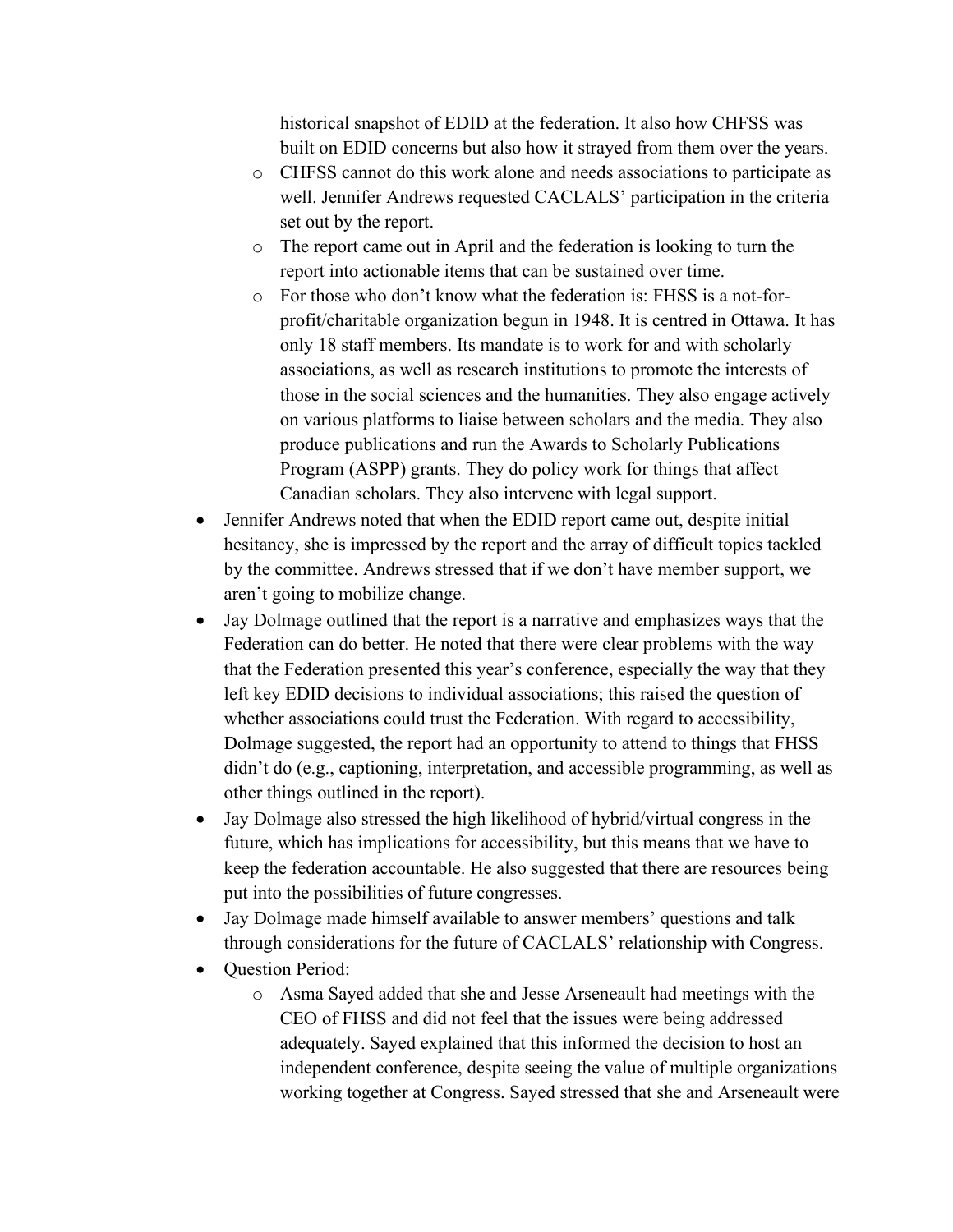looking forward to seeing the commitments of this report put into action. Because our association mandate is based in principles of EDID, because of our partnership is with ILSA, and affiliation with the BCSA, Sayed noted that it is important for us to see these principles in action. Sayed also stressed that we would be happy to be part of a committee to see this put forward.

- o Veronica Austen asked how CFHSS is reaching out to organizations, stressing that another organization she belonged to did not feel they had a voice in Congress.
- o Jennifer Andrews responded that many organizations feel sidelined this year and that the Federation is initiating a member forum to address this issue. Andrews stressed that the Federation needs to do more to actively reach out to associations and needs a sense of shared experience, as well as what works and what does not. Andrews also suggested that there needs to be more member forum engagement, with conversations and town halls as venues where members could share their concerns. Andrews elaborated that part of the challenge to building these conversations is that CFHSS has a small number of staff. Andrews committed to taking this conversation back to the federation team. Andrews also noted that an additional challenge in these conversations is that few of the board are academics. Doing EDID hiring will also make a difference
- o Jay Dolmage added that he more folks at the Federation are accountable, the more will be helped.
- o Stephanie Oliver reaffirmed that many people working in the Federation are not academics, and asked if are there plans in place to change the Federation structurally to make sure these issues aren't buried.
- o Jennifer Andrews responded that part of the problem is education, and there has been some reorientation of staff to better understand the issues, but that CFHSS must be prepared and able to learn from their mistakes. Andrews also noted that this is work that CFHSS needs to do on a continuing basis. Issues change and the Federation needs to keep with the times.
- o Jay Dolmage added that the structure of CFHSS and the issues they tackle are an open question and that members and associations have to keep asking it. He added that academic leaders have a different job now than they had before. He also stressed the need for CFHSS to think about the people who aren't currently at Congress, so that future Congresses will look different, but also the need to be cognizant of who is not included right now.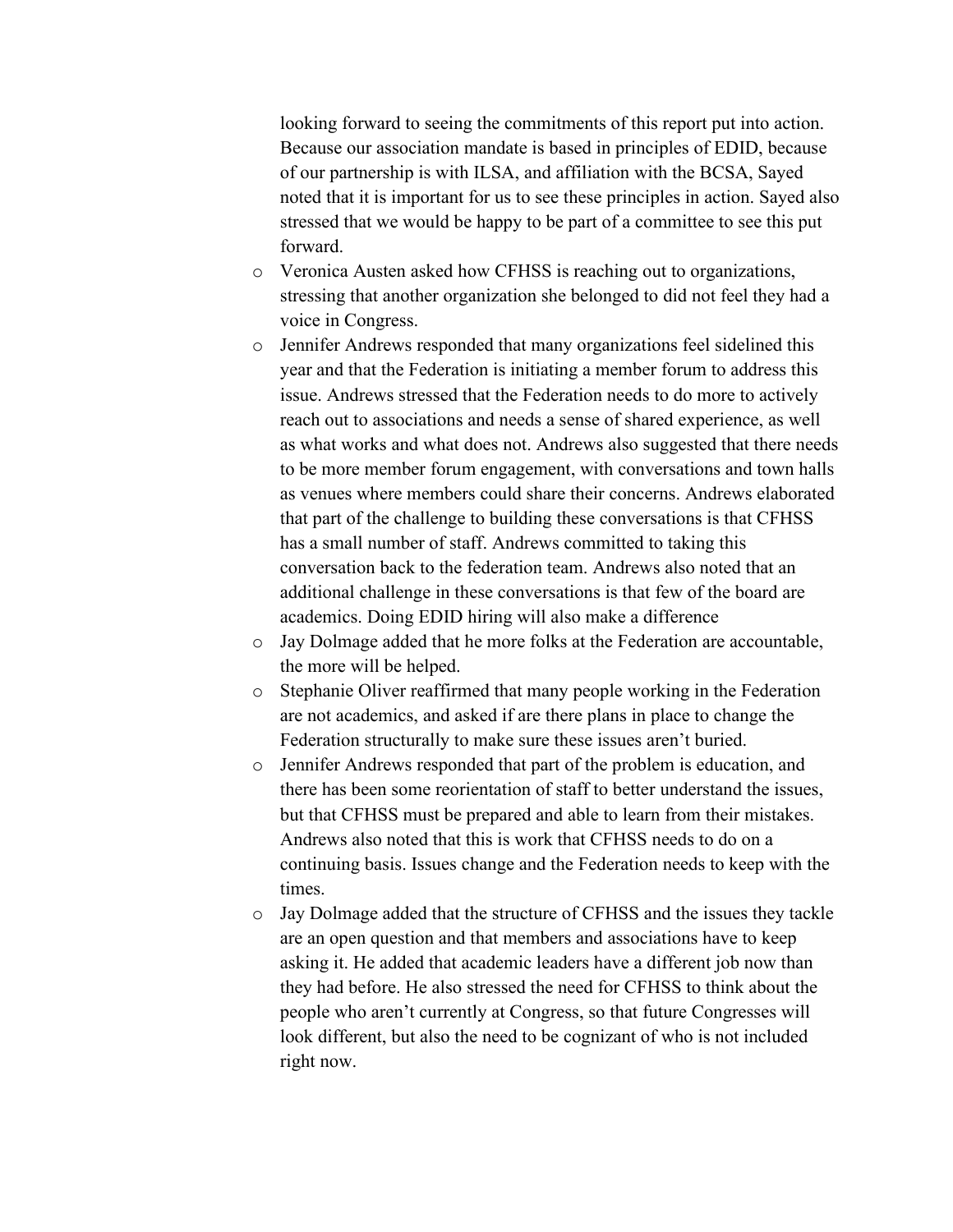o Asma Sayed suggested that CACLALS should have a separate meeting to talk about this report and committed to planning a session where CACLALS could think about these issues in the coming months.

## **5. President's Report (Asma Sayed)**

- Asma Sayed opened the report by noting that, during the year, she and Jesse Arseneault had multiple meetings with the Federation in the context of the BCSA backing out of Congress. She and Arseneault also attended meetings with other associations and had been in continuous communication. Additionally, Sayed noted that CACLALS had sent an open letter to the Federation, calling upon them to look at the demands of the BCSA and sharing the association's concerns about how CFHSS handled the issue of racial profiling and the Congress theme. In response, CFHSS promised to work on these issues. Sayed noted that our decision to hold an independent, virtual conference this year was the result of significant consultation with other associations, the Federation, and the CACLALS executive.
- Asma Sayed organized the name change panel in April. She noted that based on a poll to decide upon a new name following the panel, CACLALS is moving forward with a name change referendum. She noted that the results of the poll and the new name would be discussed later in the meeting, as per the agenda item detailing the name change.
- Asma Sayed noted the process for creating this year's conference, which involved carrying forward papers from last year and receiving and evaluating new abstracts. Sayed noted that hosting an independent conference over two years of abstracts was a challenge for our executive, particularly the program chair. She noted that CACLALS had 71 presenters and 90 registrations, emphasizing that this year involved a very healthy conference.
- Asma Sayed announced that the next ACLALS conference will take place in Toronto in July 2022 and that she would forward the updated information and the CFP when it is available.
- Asma Sayed noted that the next congress will likely be in Montreal, but this partnership is still not formally announced. She added that we will know more after the FHSS AGM on June 23 and that CACLALS will update members.
- Asma Sayed noted that CACLALS member numbers are very healthy and that we continue to be in a strong position. She additionally thanked all the members, noting that our only source of revenues is membership fees. She encouraged everyone to invite members, whether colleagues, students, or other members. She stressed that leftover PDA funds also mean a lot to our association, often as potential donations for graduate student funds. Asma noted that we have had many new registrations in recent years.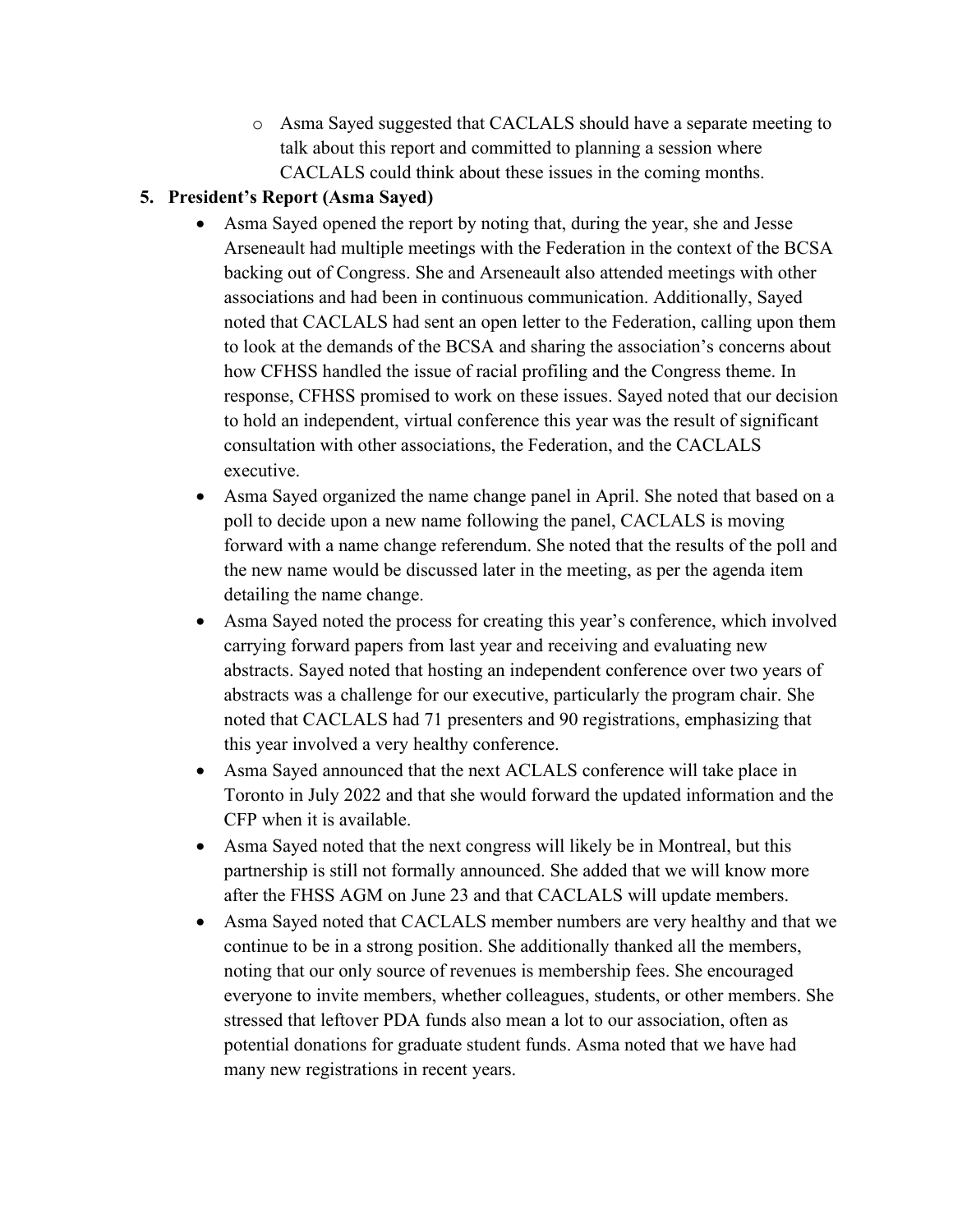- Asma Sayed took a moment to thank the Executive Committee who vetted abstracts and provided comments, noting that not all associations provide comments, and voiced appreciation for this labour. Specifically, Sayed thanked Anindo Hazra, Alia Somani, J. Coplen Rose, and Terri Tomsky, as well as thanks Susan Spearey for joining the judges' panel for the Graduate Student Prize.
- Asma Sayed noted that all of our panels saw all 15-30 people and the keynotes were well attended as well.
- Asma Sayed thanked all of the speakers at the keynote address, as well as Graduate Student Representatives, Sara Rozenberg and Shalika Sivathasan, for organizing the "Solidarity Through Scholarship" panel. Sayed also offereed thanks to all of the speakers at the Indigenous Roundtable and especially to ILSA and ILSA president Keavy Martin. She also thanked *ARIEL* and *CRCL* for their generous support in the form of \$500 contributions. She thanked KPU for fully sponsoring the cost of zoom rooms, adding that this very meaningful financial support saved the association \$3000-\$5000.
- Asma Sayed added that, because of these sponsorships, we will be better able to support our conference next year.
- Asma Sayed also expressed thanks to our tech supporter, Ajaypal Cheema and to Secretary-Treasurer Jesse Arseneault.

### **6. Treasurer's Report (Jesse Arseneault)**

- Jesse Arseneault emphasized that CACLALS funds are in a healthy place, with a current balance of \$20,331.75. He thanked members who opted to maintain their membership funds through the pandemic.
- Jesse Arseneault especially thanked Asma for her hard work to ensure that we could host the conference through KPU with no fees, which made for a low conference budget and saved the association a significant amount of money. He also thanked the previous executive, especially previous Secretary-Treasurer Henghameh Saroukhani and Outgoing President Mariam Pirbhai for putting so much effort into oversight of the budget, a major step in bringing the account to a healthy place.
- Jesse Arseneault nonetheless, cautioned that a single conference can cost many thousands of dollars, and the account can deplete over the space of one conference, as it has many times in the past. Echoing the previous treasurer, he stressed that we need to be careful about spending, and maintain an absolute minimum balance of \$10,000, with no exceptions.
- Jesse Arseneault noted that CACLALS revenues this year came from memberships, donations, and registrations, totaling \$8490.00. Association debits came from CFHSS Fees, web domain and hosting fees, bank fees, and credit card fees, as well as honoraria for the conference, totalling 1854.36. This is a low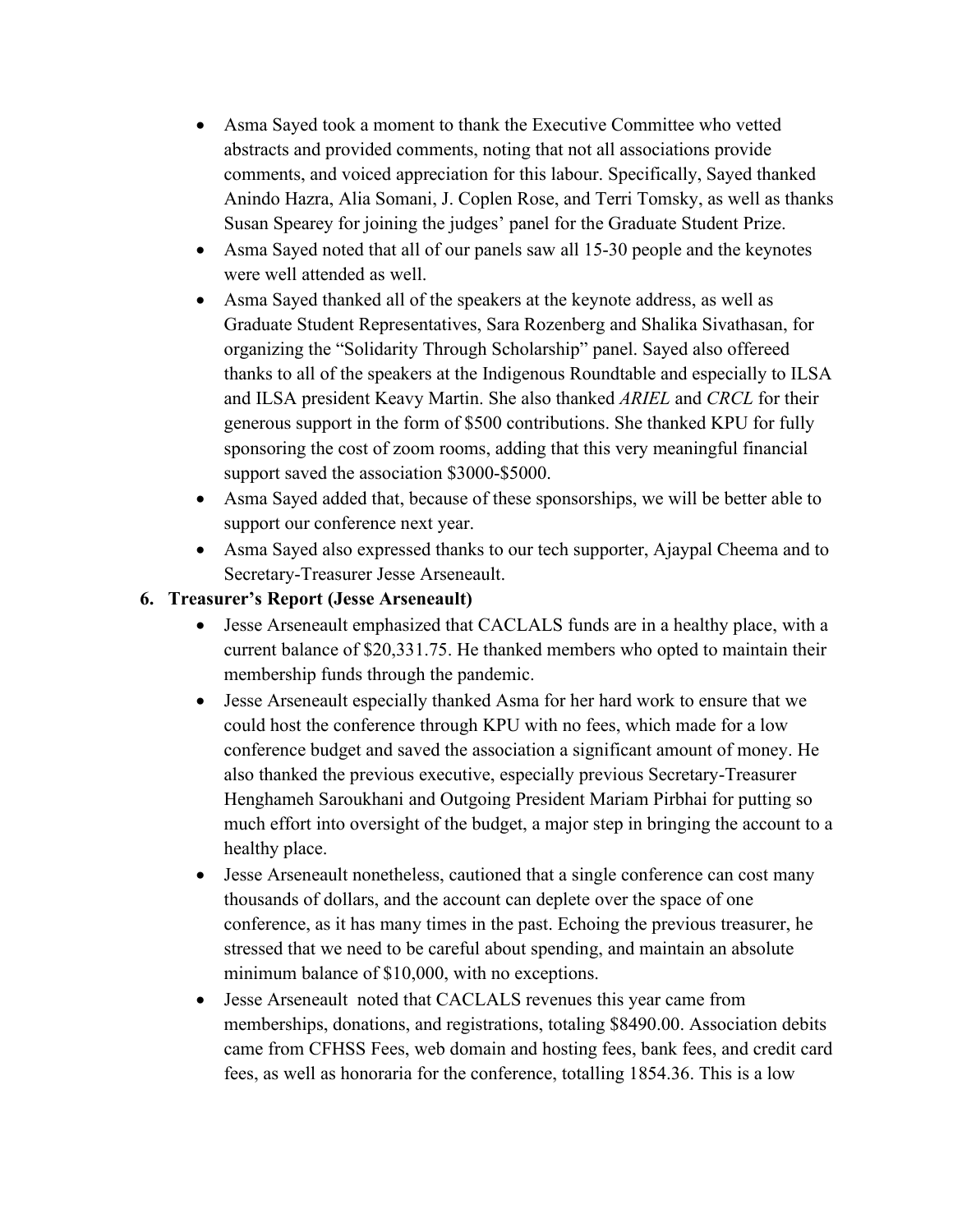number that we will not see again, especially if we go to an in-person model at the next conference. He noted that the net total funds were +\$6635.64.

• Jesse Arseneault went over debits that would come in the coming days from our current conference, which would total \$800, bring our account balance down too \$19531.75.

## **7. Name Change Ratification (Jesse Arseneault)**

- Jesse Arseneault went over the voting process selecting a new name, as well as the process for the name change motion that had occurred in the previous year. He referred to section 19 of the constitution, outlining the process, and detailed the process by which a motion for a name change was submitted by twenty-five members in 2020. He noted that the membership voted in April/May 2021 to change the name of our organization to the Canadian Association for Postcolonial Studies (CAPS), choosing the name out of a poll of several others derived from our April 2021 Name Change Panel.
- Jesse Arseneault noted that, because of the unforeseen pandemic, the language of the name change motion was amended to change the year from 2020 to 2021. The motion was submitted by the requisite 25 members and reads as follows:
	- o Having read the above letter regarding changing the name of CACLALS to one reflecting the current aims and scope of our organization, I, the undersigned member, move that, in accordance with section 19 of our constitution:
		- o our organization's name be changed in 2020 (amended to 2021)
		- o we consider alternative names in a special session of the 2020 (amended to 2021) CACLALS conference in London, Ontario, to be voted upon during our upcoming AGM, and
	- o our conference be followed by a referendum to ratify the name change between October 1 and December 31 of 2020 (amended to 2021).
- The membership voted on the motion, which was moved by 25 members in writing.
- MOTION PASSED
- **8. General Business – Items for Discussion** 
	- **Supporting ACLALS (Jesse Arseneault)** 
		- o Ranjini Mendis emphasized the shift in relationship from ACLALS funding us to us funding ACLALS
		- o Henghameh Saroukhani stressed that we should support ACLALS because we have a long history of collaboration ACLALS and should maintain that relationship.
		- o Pamela McCallum emphasized that the international ACLALS brings together people from many places. She noted that we have often given much more money than the \$200 that would be given from the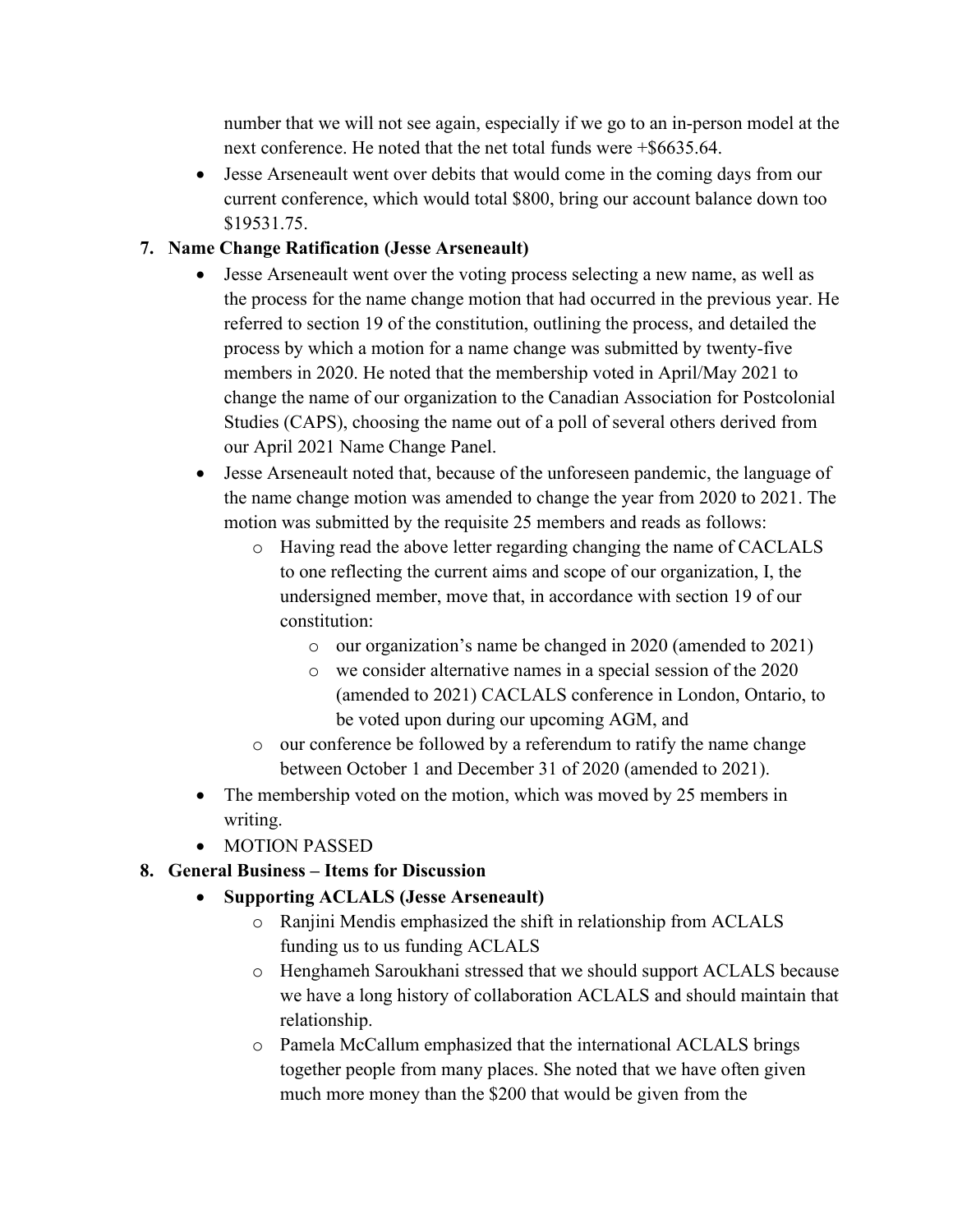membership revenues to support scholars from areas with less wealthy associations, especially Africa, coming to the conference. She noted that many associations do not have the level of funding that we have, and stressed that we should support them.

- o Asma Sayed mentioned that the current conversation was for clarifying how we are supporting ACLALS, not whether we will or not.
- o Henghameh Saroukhani suggested that we should support ACLALS. She had a strong preference for whatever amount is more (donations or 10% of revenues).
- o Asma Sayed stressed that these amounts are often the same.
- o Jesse Arseneault seconded Asma's comment, emphasizing that 10% of revenues might offer more consistent support.
- o MOTION: Alessandra Capperdoni moved that CACLALS shift from giving donations to ACLALS to giving 10% of its annual membership revenues, and that henceforth CACLALS donations will be reserved for precarious faculty and graduate student support. The motion was seconded by J. Coplen Rose. MOTION PASSED.

#### • **Current Executive Committee term extension (Asma Sayed)**

- o Asma Sayed said that it was difficult in even pre-pandemic times to recruit members for the executive in the middle of the pandemic, so the executive committee agreed to serve on the committee for one more year, because we need to recruit some members three months in advance. The current executive has agreed to serve for one more year. She requested a motion to approve this agreement to serve for one more year.
- o MOTION: Chandrima Chakraborty moved that the current CACLALS executive be approved to serve for one more year. The motion was seconded by Jason Sandhar. MOTION PASSED (Chandrima Chakraborty/Jason Sandhar)
- o MOTION: Asma Sayed tabled a motion to extend the meeting by 20 minutes. MOTION PASSED (Anindo Hazra/J. Coplen Rose)
- **Executive Committee restructuring for 2022 and onward (Jesse Arseneault)**
	- o With reference to the revised executive structure, Sara Rozenberg asked for the difference between CHIMO editor and the proposed Communications Officer. Sara Rozenberg also suggested adding graduate student representatives, or perhaps a committee of graduate students to help plan the graduate student panel.
	- o Asma suggested an organizing committee for future graduate student panels rather than making the executive too large.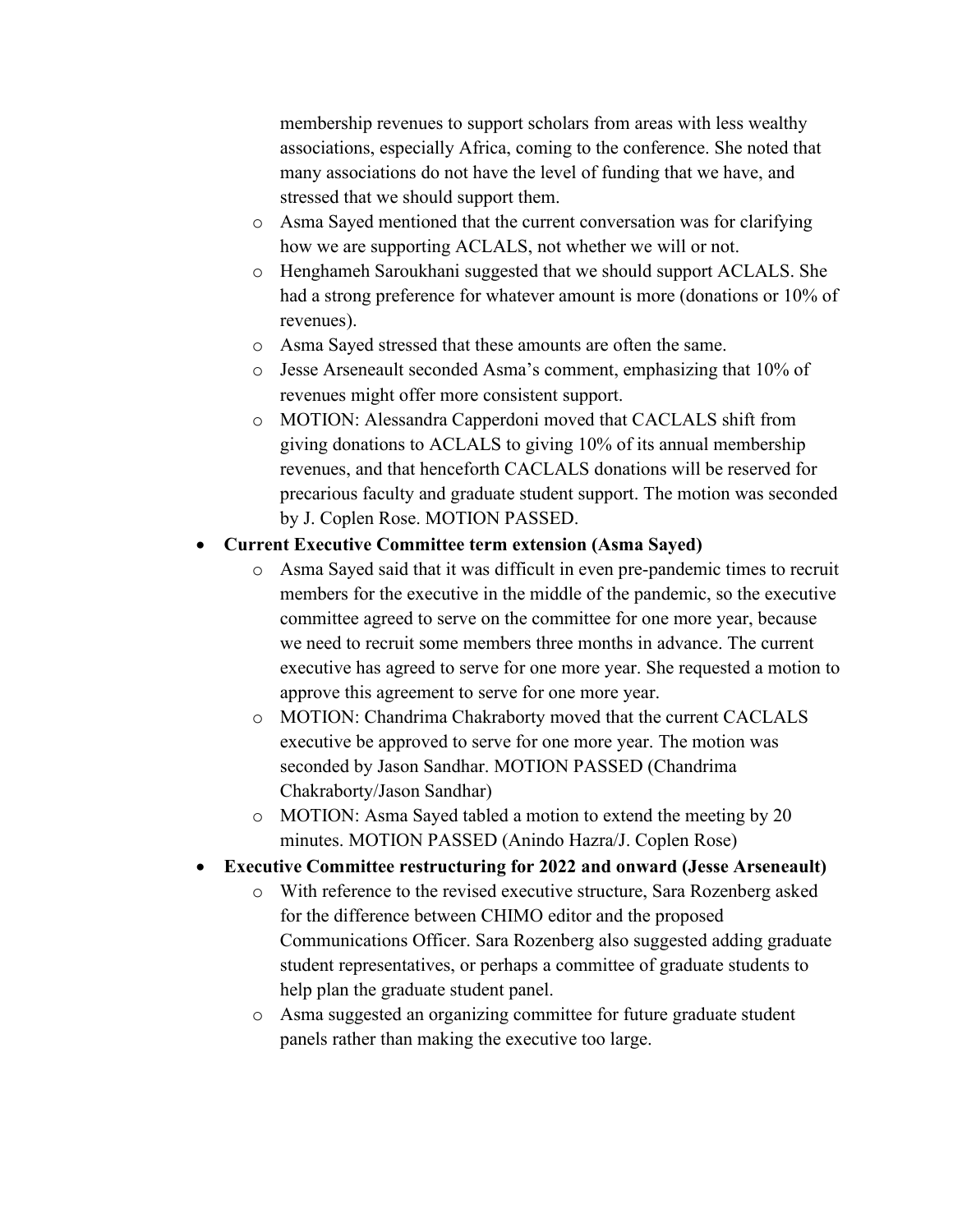- o Chandrima Chakraborty asked for clarification on the respnosibilities of the Early Career Representative and whether this person would be expected to give talks or host panels.
- o Mariam Pirbhai responded that members during her tenure as President suggested adding the Early Career Representative. She stressed that there are also people who are postdocs, early in their career, but who want to be part of the executive. She also stressed that members are asking for the kind of roundtable events we've had in recent years.
- o Susan Spearey suggested that the Early Career Representative could be fore early-career, precariously employed colleagues.
- o Jason Sandhar suggested, in reference to the Early Career Representative and the Contract Representative, that distinctions between the two should not be elided. He followed up on Susan Spearey and Chandrima Chakraborty's comments and suggested that the contract position, or a position involving contract or precariously employed members should be compensated.
- o Susan Spearey suggested making the Contract Representative position an optional one, without demanding any service obligations.
- o Asma Sayed noted that the Contract Representative position was discussed at 2019 AGM. She added that, as an association that is stable but not very large, we had previously spoken about an honorarium, possibly of \$200- 300. She noted that Alia Somani had also raised the point that there are contract academic representatives who may want to occupy this role as a way of showing their engagement with the association and working toward a long term position, but at the same time noted that we have to recognize the situation in academia right now: this work does not always translate into secure job. Asma Sayed stated that, in terms of compensation, we can consider honoraria.
- o Susie O'Brien suggested that we add an accessibility officer position.

#### • **Graduate Student Prize Announcement (Susan Spearey)**

- Susan Spearey announced that Tyler Ball was the winner of the graduate student presentation prize, with the following comments:
	- o The Committee faced a challenging decision this year. The Graduate Student Prize for 2020-2021 goes to Tyler Ball, Doctoral candidate from York University, for his paper, "Insurgent Sea: Political Ecologies of the Indian Ocean." Tavleen Purewal, Doctoral candidate from the Department of English at University of Toronto and Alexandra Sweny, MA student at Concordia University, are this year's runners up, both of whose work was also highly commended by the Adjudication Committee. I am naming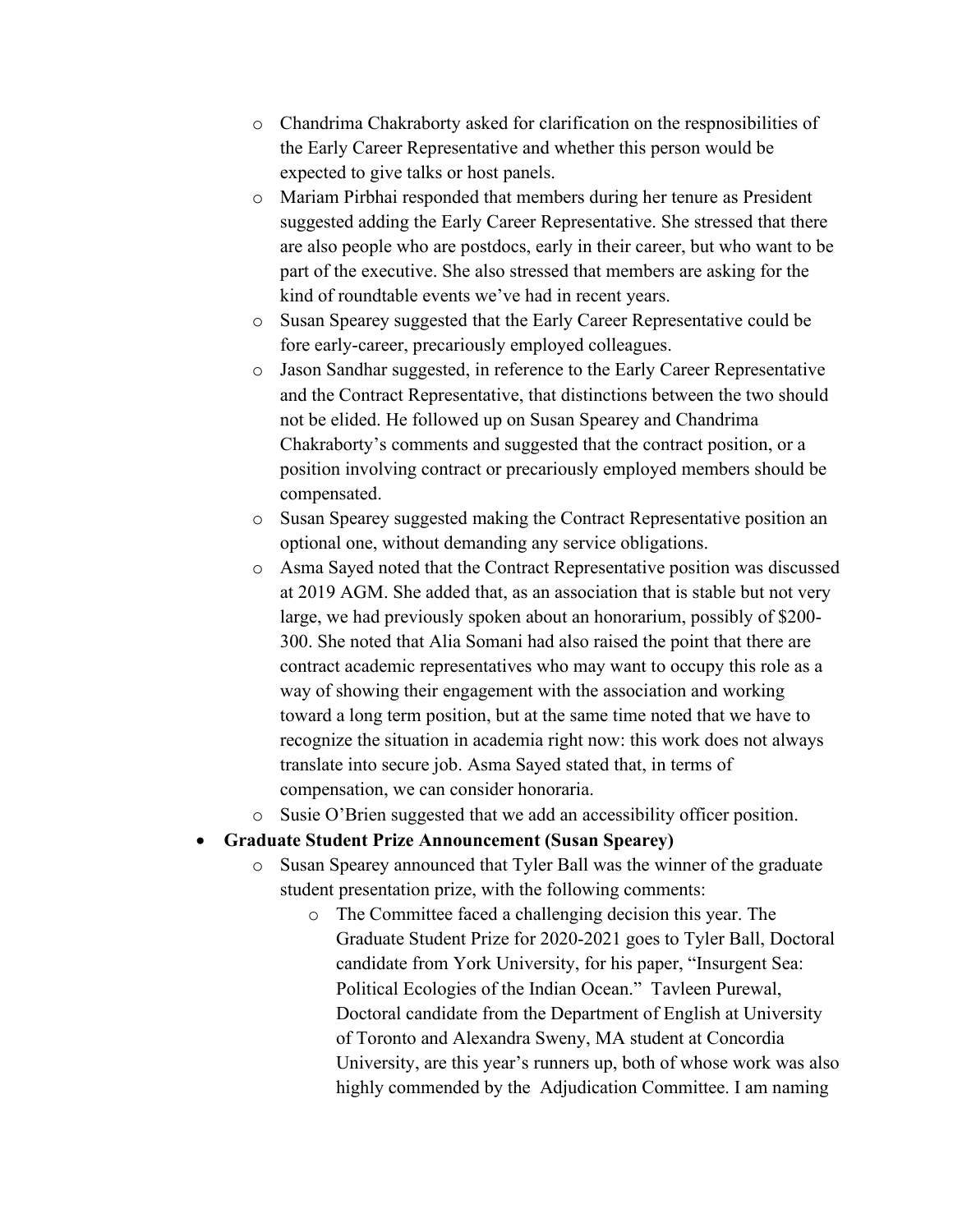the runners-up in alphabetical order, as the runners-up are not ranked. When we reviewed the criteria according to which the graduate paper prize is evaluated, we agreed that all three presentations were tightly argued, polished in their delivery, wellpaced, clearly focused, and timely in the ways they respectively addressed current issues and emerging theoretical questions and fields of exploration. All three papers were well delivered within the allocated time frame, and all of them engaged the audience. Additionally, all three presenters responded thoughtfully and articulately to the questions that were put to them. And it was easy to imagine each of the three papers being developed for digital or print publication. As a mark of how rich the three projects were, I think it worth mentioning that, during our discussions of adjudication we also found ourselves considering the further intellectual ramifications of the arguments with which we had been presented. Ultimately, Tyler's paper, we agreed, was notable for its expansive, generative, and rich discussion of the interface between indigenous knowledges and hydro-colonial studies, for its nuanced treatment of three primary texts as well as its theoretical sophistication, for its originality, and for the way the "oceanic reading" he offered works to reposition the reader in terms of questions of authority, while also continuously and fluidly recalibrating the demands of reading practice. All three of us noted how fascinated we were by Tyler's application of indigenous Hawaiian wisdom traditions to the act of surfing, and how these practices departed so markedly from the vocabularies of mastery and domination by which more mainstream, and white-dominated, surfing narratives are characterized. We extend our congratulations to all three of our presenters, and to Tyler for his significant contribution to the conference.

#### **9. Other Business**

- Prabhjot Parmar took the opportunity, on behalf of everyone at CACLALS, to thank the organizing committee. She additionally thanked everyone for attending the conference as well.
- Henghameh Saroukhani seconded Prabhjot's comment.
- Asma Sayed extended warm and heartfelt thanks to everyone, emphasizing the strong partnership of she and the Secretary-Treasurer, Jesse Arseneault. She noted that, despite online format, Asma emphasized that there's still a closeness at the conference.